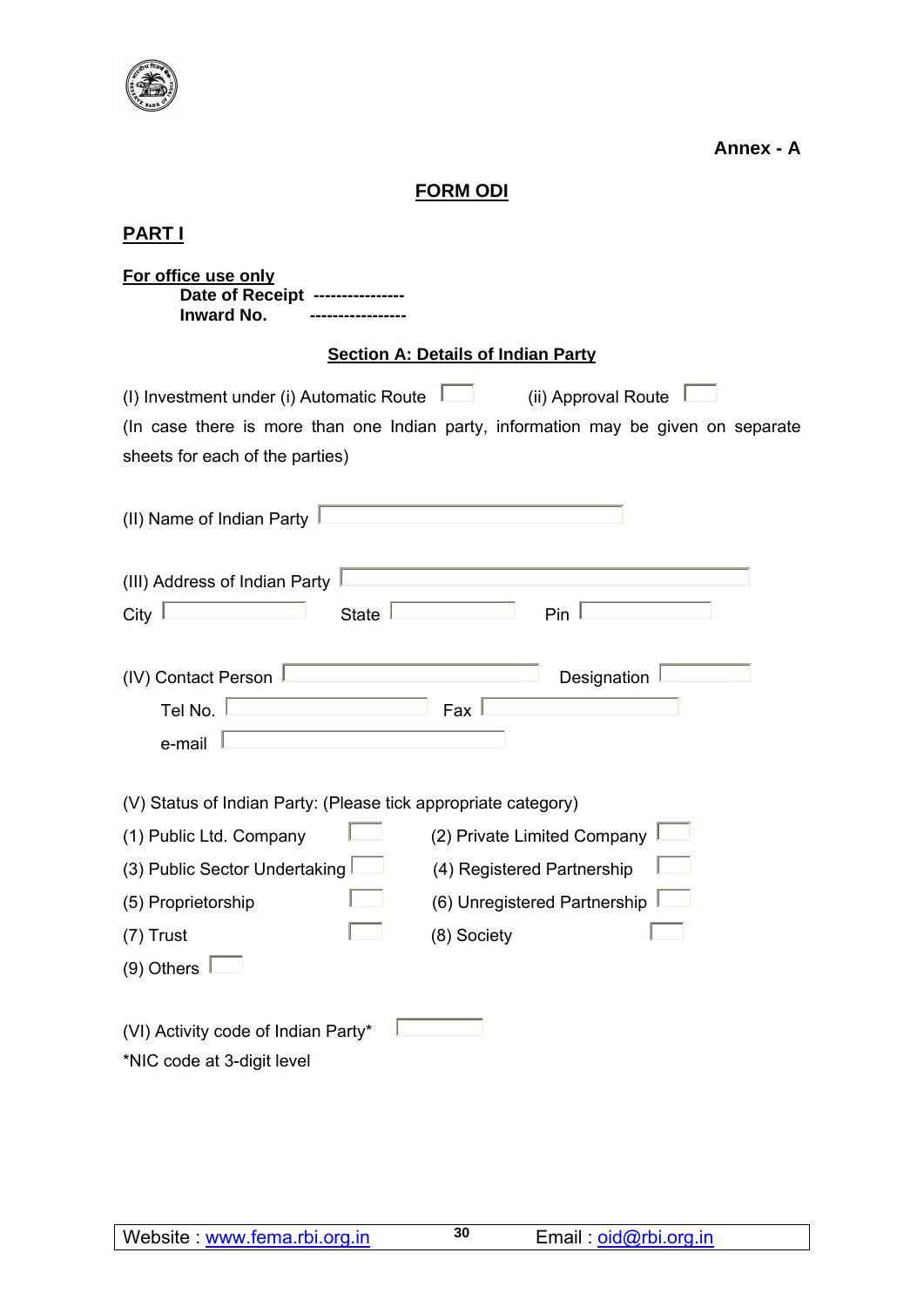

**[If the Indian Party is engaged in Financial sector or falls under the category of Proprietorship, Unregistered Partnership or Financial sector, please furnish the details in Item VII below].** 

(VII) Financial particulars of the Indian Party for the last 3 years  $(Amt)$  in  $Pa$ ,  $000s$ )

|                                      | (AIIII. III RS. UUUS) |                   |                   |
|--------------------------------------|-----------------------|-------------------|-------------------|
| Particulars                          | Year 1                | Year <sub>2</sub> | Year <sub>3</sub> |
|                                      | $31 - 3 -$            | $31 - 3$          | $31 - 3$          |
| Foreign exchange earnings            |                       |                   |                   |
| (excluding equity exports to JV/WOS) |                       |                   |                   |
| Net profit                           |                       |                   |                   |
| Paid-up Capital                      |                       |                   |                   |
|                                      |                       |                   |                   |
| Net worth of (a) Indian Party        |                       |                   |                   |
| (b) Group Company@                   |                       |                   |                   |

@ In terms of Explanation to Regulation 6 (3) of Notification No. FEMA 120/ RB-2004 dated July 7, 2004

(VIII) Particulars of existing Joint Ventures (JV) and Wholly Owned Subsidiaries (WOS) already in operation or under implementation, of the Indian party and its group concerns:

| Sr.<br>No. | Name of Indian Party | Unique Identification Number allotted by<br><b>Reserve Bank</b> |
|------------|----------------------|-----------------------------------------------------------------|
|            |                      |                                                                 |
| 2.         |                      |                                                                 |
| 3.         |                      |                                                                 |
|            |                      |                                                                 |
|            |                      |                                                                 |

(IX) Whether the proposed investment is (Tick the appropriate box)

(a) New Project  $\Box$  (Please furnish the details in Section B)

(b) Existing Project\* (Please furnish the details in Section C)

\* Acquisition of stake in an already existing JV/WOS overseas promoted by an Indian party.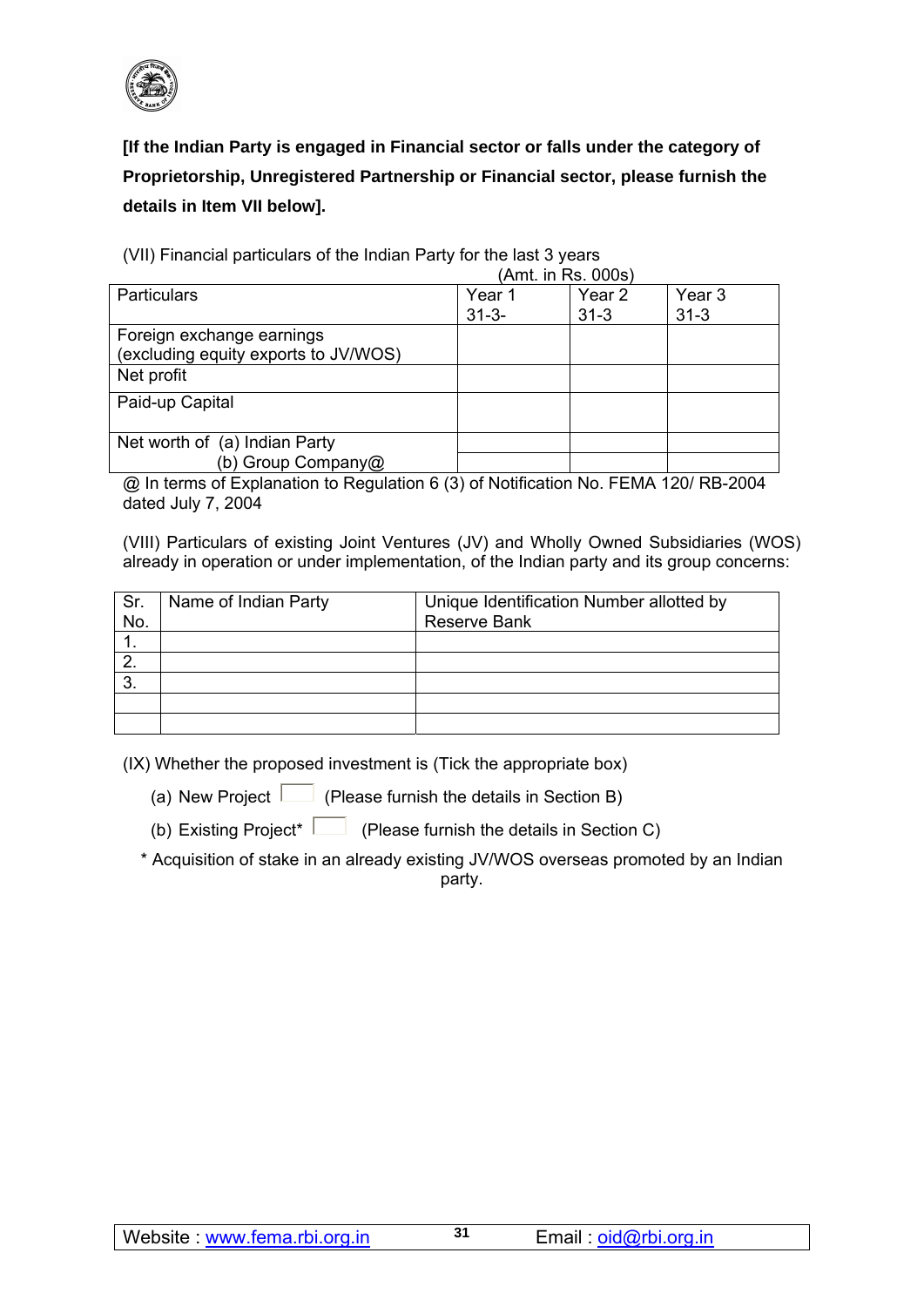

## **Section B: Details of Investment in New Project**

|                                                 | For Reserve Bank use only<br><b>Unique Identification Number</b>                                                                                                                                                                                                                                                |                       |  |  |         |     |     |                    |  |         |  |
|-------------------------------------------------|-----------------------------------------------------------------------------------------------------------------------------------------------------------------------------------------------------------------------------------------------------------------------------------------------------------------|-----------------------|--|--|---------|-----|-----|--------------------|--|---------|--|
|                                                 |                                                                                                                                                                                                                                                                                                                 |                       |  |  |         |     |     |                    |  |         |  |
|                                                 |                                                                                                                                                                                                                                                                                                                 |                       |  |  |         |     |     |                    |  |         |  |
|                                                 | (I) Purpose of investment (Please tick appropriate category)<br>(a) Participation in JV $\Box$ (b) Contribution in WOS $\Box$<br>(c) Full acquisition of a foreign concern<br>(d) Partial acquisition of a foreign concern $\frac{1}{2}$<br>(e) Investment in unincorporated entity $\frac{1}{2}$<br>(f) Others |                       |  |  |         |     |     |                    |  |         |  |
|                                                 | (II) Particulars of JV/WOS                                                                                                                                                                                                                                                                                      |                       |  |  |         |     |     |                    |  |         |  |
|                                                 |                                                                                                                                                                                                                                                                                                                 | (a) Name of JV/WOS    |  |  |         |     |     |                    |  |         |  |
|                                                 |                                                                                                                                                                                                                                                                                                                 | (b) Address of JV/WOS |  |  |         |     |     |                    |  |         |  |
|                                                 | (c) Name of the country<br>(d) e-mail<br>(e) Accounting year followed by JV/WOS                                                                                                                                                                                                                                 |                       |  |  |         |     |     |                    |  |         |  |
|                                                 | (III) Activity code of JV/WOS                                                                                                                                                                                                                                                                                   |                       |  |  |         |     |     |                    |  |         |  |
| (IV) Whether JV/WOS is SPV (Y/N)?<br>₩          |                                                                                                                                                                                                                                                                                                                 |                       |  |  |         |     |     |                    |  |         |  |
| # If Y, Please furnish the details in Section D |                                                                                                                                                                                                                                                                                                                 |                       |  |  |         |     |     |                    |  |         |  |
| <b>Proposed Capital Structure</b>               |                                                                                                                                                                                                                                                                                                                 |                       |  |  |         |     |     |                    |  |         |  |
|                                                 | [a] Indian Party (ies)                                                                                                                                                                                                                                                                                          |                       |  |  | % stake |     | [b] | Foreign partner(s) |  | % stake |  |
| (1)                                             |                                                                                                                                                                                                                                                                                                                 |                       |  |  |         | (1) |     |                    |  |         |  |

 $(2)$   $(2)$  $(3)$   $(3)$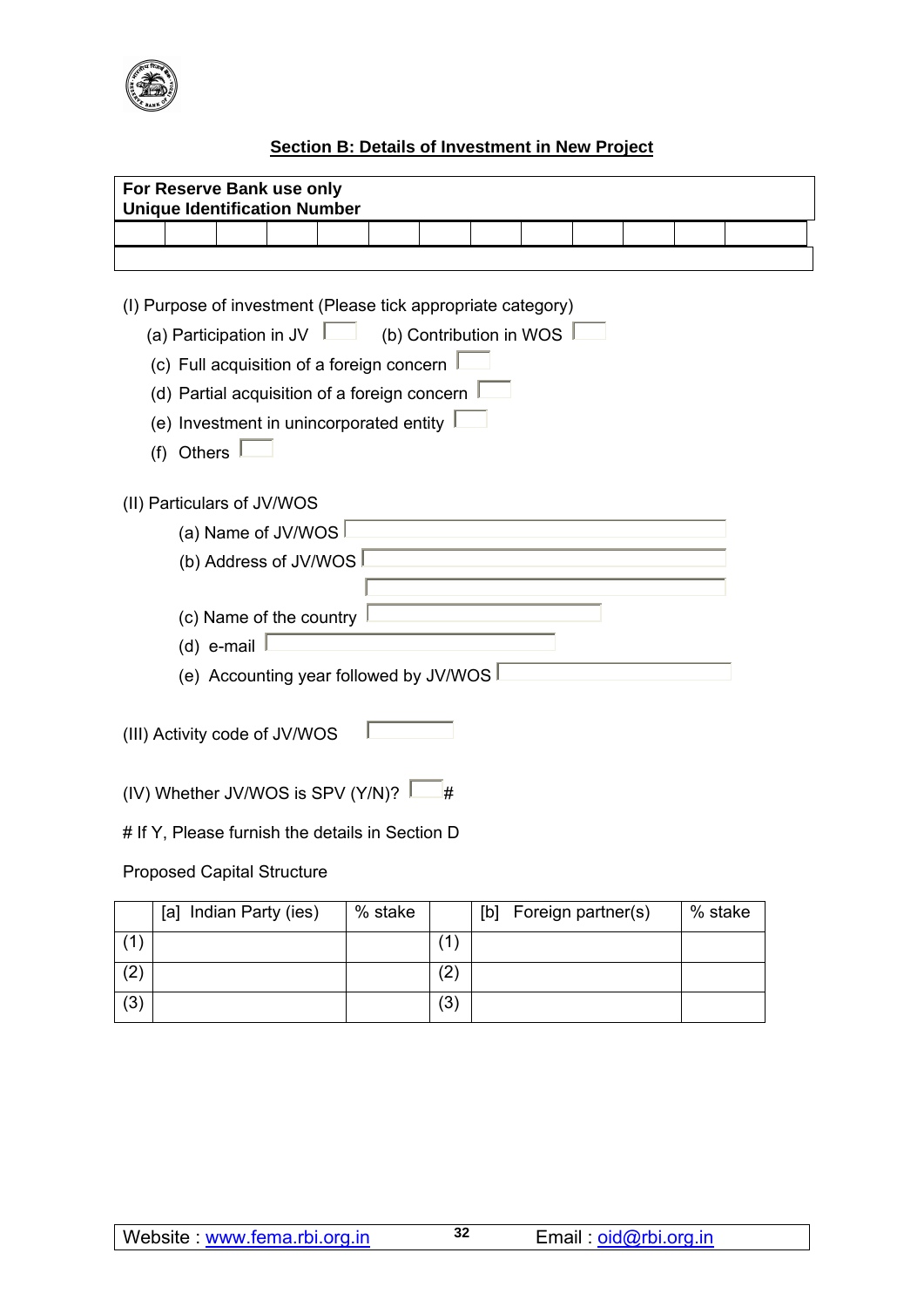

## **Section C: Details of Investment in Existing Project**

| Indicate 13 digit Unique Identification Number issued by Reserve Bank |  |  |  |  |  |  |  |  |  |  |  |
|-----------------------------------------------------------------------|--|--|--|--|--|--|--|--|--|--|--|
|                                                                       |  |  |  |  |  |  |  |  |  |  |  |
|                                                                       |  |  |  |  |  |  |  |  |  |  |  |

(I) Purpose of Supplementary Investment (Please tick appropriate category)

- (a) Enhancement of Equity in existing JV/WOS overseas  $\sqrt{ }$
- (b) Enhancement of Preference Equity/ Convertible Debt  $\Box$
- (c) Grant/ Enhancement of Loan in existing JV/WOS
- (d) Extension/ Enhancement of Guarantees
- (e) Remittances to Unincorporated Entity
- (e) Others  $\Box$

#### (II) Capital Structure

|     | Indian Party (ies)<br> a | % stake |                   | Foreign partner(s)<br>[b] | % stake |
|-----|--------------------------|---------|-------------------|---------------------------|---------|
|     |                          |         | 1                 |                           |         |
| (2) |                          |         | $\left( 2\right)$ |                           |         |
| (3) |                          |         | (3)               |                           |         |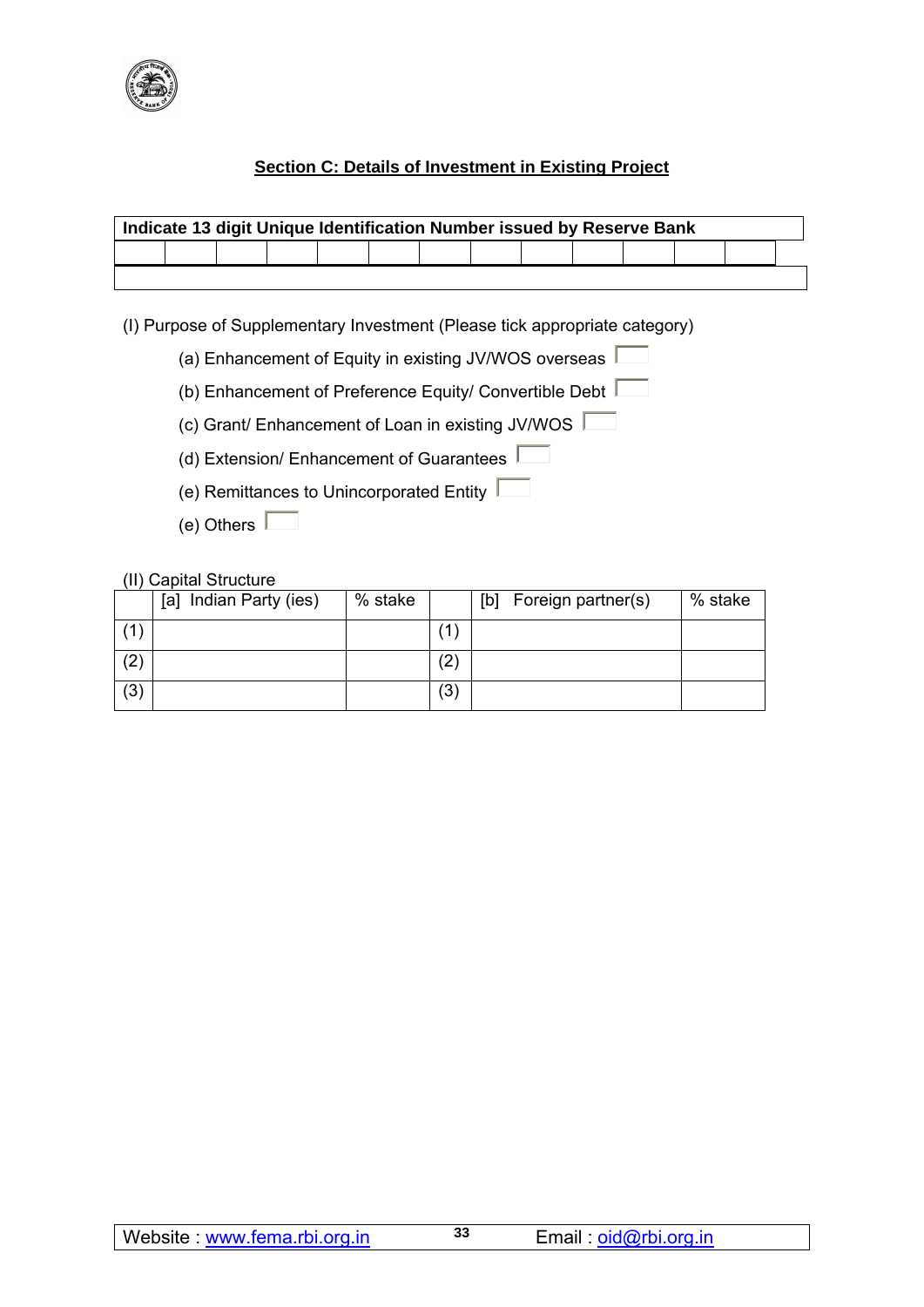

### **Section D - Funding for JV / WOS**

(Amount in FCY 000's)

| I Full Value of the Overseas Acquisition<br>Il Estimated cost of overseas acquisition for the Indian Party                                                                                                                                                                                                                                                                                                                                                                |
|---------------------------------------------------------------------------------------------------------------------------------------------------------------------------------------------------------------------------------------------------------------------------------------------------------------------------------------------------------------------------------------------------------------------------------------------------------------------------|
| III Financial commitment * (in applicable FCY): FYC<br>Amount                                                                                                                                                                                                                                                                                                                                                                                                             |
| IV Method of Investment by Indian Party<br>(i) Cash Remittance<br>$(a)$ EEFC<br>(b) Market Purchase<br>(ii) Capitalization of<br>(a) Export of plant and machinery<br>(b) Others (please Specify)<br>(iii) ADRs / GDRs [raised overseas]<br>(iv) ECB/FCCB<br>(v) Swap of shares<br>(vi) Others (Please specify)<br><b>Total A [Indian Party]</b>                                                                                                                          |
| V. Whether JV/WOS is SPV (Y/N)                                                                                                                                                                                                                                                                                                                                                                                                                                            |
| (a) If Y, purpose of SPV:<br>i) Full value of the overseas acquisition<br>ii) Direct / Indirect infusion by SPV<br>ii) Funds raised overseas with guarantee/<br>counter guarantee from Indian party<br>iii) Funds raised overseas without guarantee/<br>counter guarantee from Indian Party<br>iv) Funds contributed in the form of equity/<br>preference equity/ shareholder's loans<br>by foreign investors<br>v) Securitisation<br>vi) Any other mode (please specify) |
| Total                                                                                                                                                                                                                                                                                                                                                                                                                                                                     |
| VI. Guarantees/ Other Non fund based Commitments                                                                                                                                                                                                                                                                                                                                                                                                                          |

Note \* : Financial Commitment as defined in FEMA 120/RB-2004 dated July 7, 2004 Sec 2(f)- Financial Commitment means amount of Direct Investment by way of contribution to equity, loan and 100 per cent of the amount of guarantee issued by Indian Party to or on behalf of its overseas Joint Venture company or Wholly Owned Subsidiary.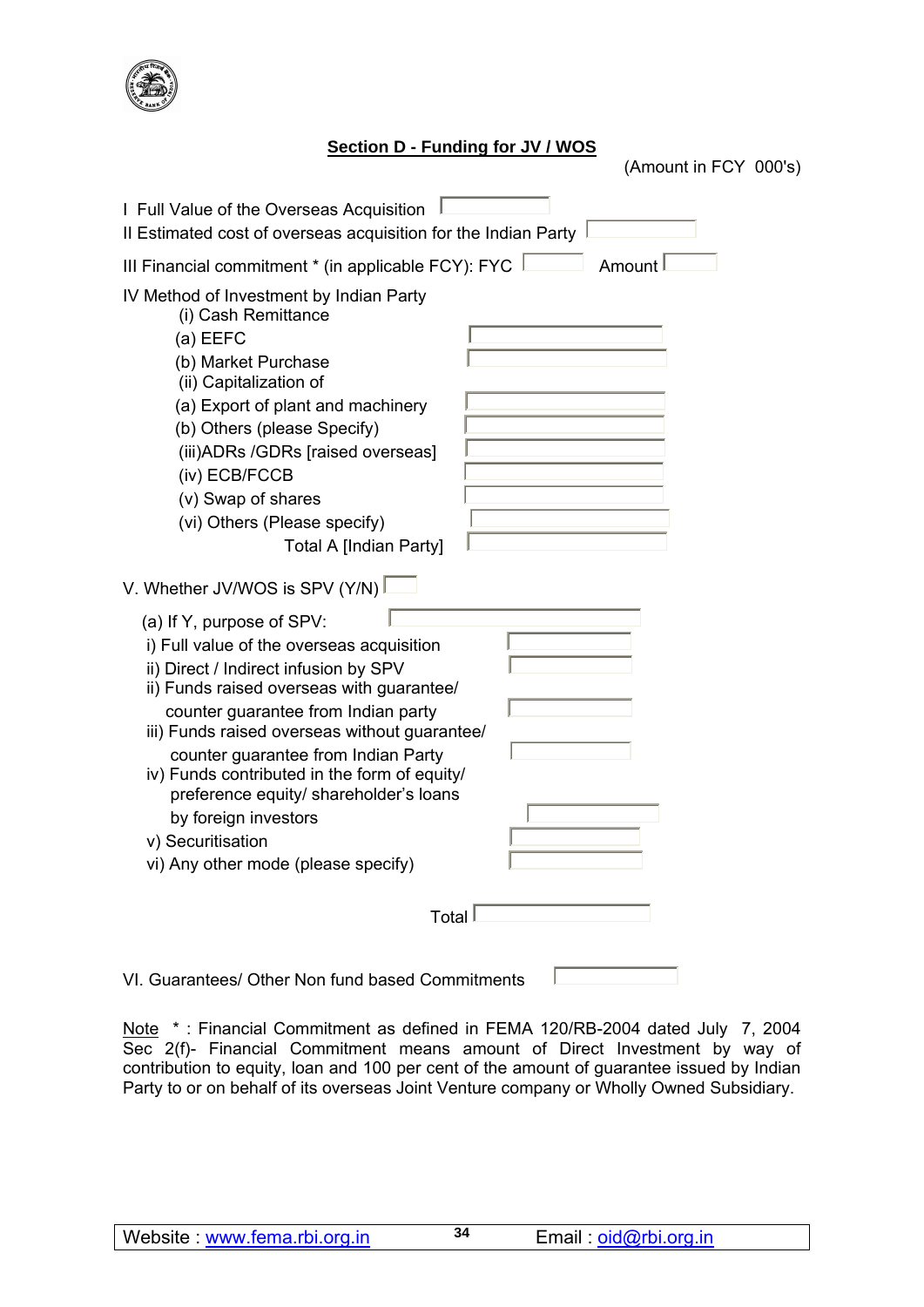

#### **Section E : Declaration by the Indian Party**

I (a) Whether the applicant party (ies), its promoters, directors, etc., are under investigations by any investigative/enforcement agency or regulatory body. If yes, the brief details thereof, including present stage of investigation/ adjudication / manner of disposal of the case .

\_\_\_\_\_\_\_\_\_\_\_\_\_\_\_\_\_\_\_\_\_\_\_\_\_\_\_\_\_\_\_\_\_\_\_\_\_\_\_\_\_\_\_\_\_\_\_\_\_\_\_\_\_\_\_\_\_\_\_\_\_\_\_

\_\_\_\_\_\_\_\_\_\_\_\_\_\_\_\_\_\_\_\_\_\_\_\_\_\_\_\_\_\_\_\_\_\_\_\_\_\_\_\_\_\_\_\_\_\_\_\_\_\_\_\_\_\_\_\_\_\_\_\_\_\_\_

\_\_\_\_\_\_\_\_\_\_\_\_\_\_\_\_\_\_\_\_\_\_\_\_\_\_\_\_\_\_\_\_\_\_\_\_\_\_\_\_\_\_\_\_\_\_\_\_\_\_\_\_\_\_\_\_\_\_\_\_\_\_\_

\_\_\_\_\_\_\_\_\_\_\_\_\_\_\_\_\_\_\_\_\_\_\_\_\_\_\_\_\_\_\_\_\_\_\_\_\_\_\_\_\_\_\_\_\_\_\_\_\_\_\_\_\_\_\_\_\_\_\_\_\_\_\_

\_\_\_\_\_\_\_\_\_\_\_\_\_\_\_\_\_\_\_\_\_\_\_\_\_\_\_\_\_\_\_\_\_\_\_\_\_\_\_\_\_\_\_\_\_\_\_\_\_\_\_\_\_\_\_\_\_\_\_\_\_\_\_

\_\_\_\_\_\_\_\_\_\_\_\_\_\_\_\_\_\_\_\_\_\_\_\_\_\_\_\_\_\_\_\_\_\_\_\_\_\_\_\_\_\_\_\_\_\_\_\_\_\_\_\_\_\_\_\_\_\_\_\_\_\_\_

 (b) Whether the promoter Indian party(ies) is(are) presently on Exporters' Caution List of Reserve Bank for non-realization of export proceeds or on the list of defaulters to the Banking System circulated by Reserve Bank. If so, status of the Indian party (ies):

 (c) Any other information relevant to this proposal, including any special benefits/ incentives available in the host country for setting up / acquiring the proposed concern.

I/ We hereby certify that the information furnished above are true and correct.

| Place: ___________                  |   |
|-------------------------------------|---|
| Date : ____________                 |   |
| Name:------------------------------ |   |
| Designation-----------------------  |   |
| List of enclosures:                 |   |
| 1.                                  |   |
| $\mathcal{P}$                       | 5 |
|                                     |   |

 $3.$  6.

(Signature of authorised official)

Stamp/Seal

 $\mathcal{L}_\text{max}$  , and the set of the set of the set of the set of the set of the set of the set of the set of the set of the set of the set of the set of the set of the set of the set of the set of the set of the set of the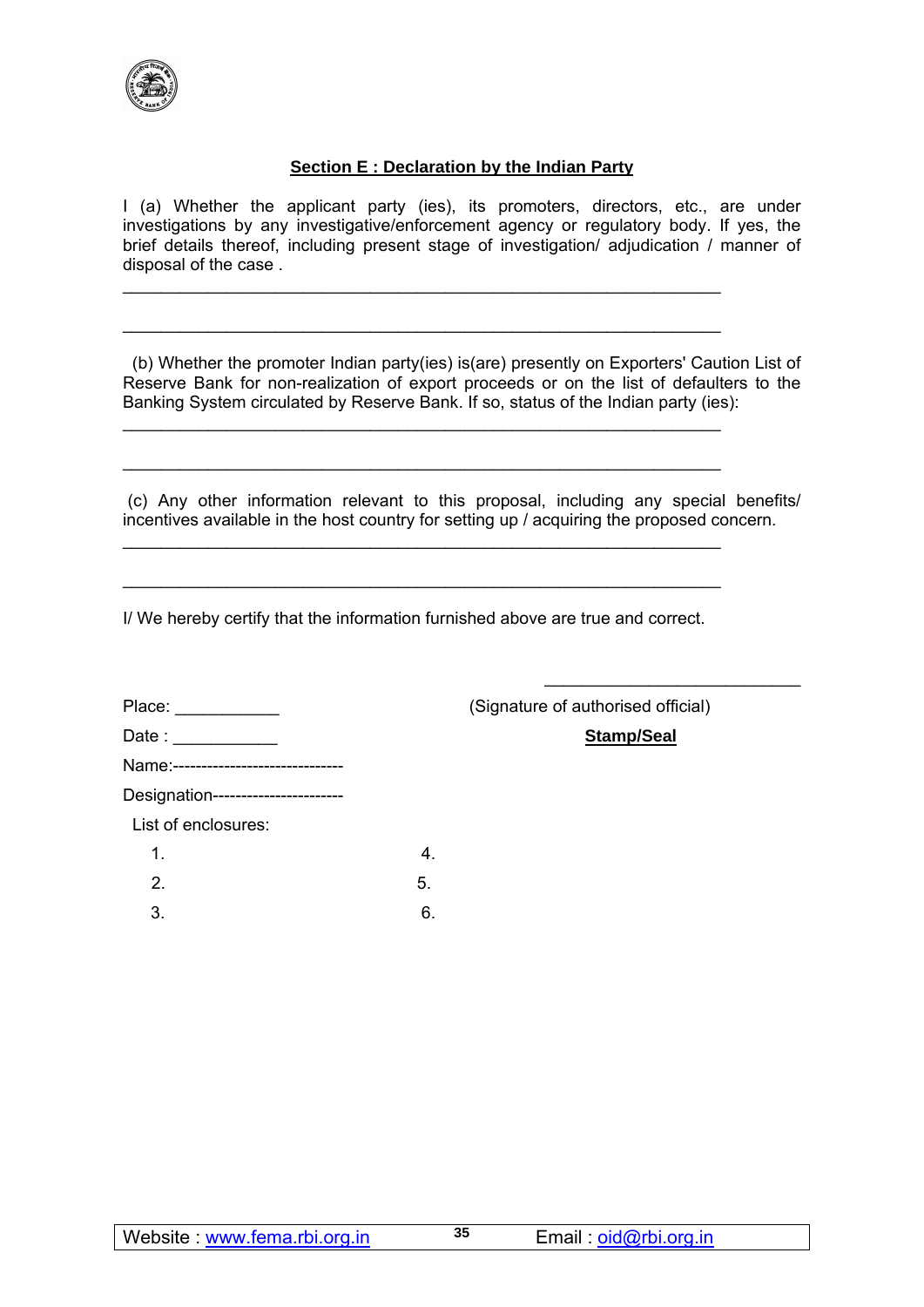

## **Section F: Certificate by the Statutory Auditors of the Indian Party**

It is certified that the terms and conditions contained in Notification No. FEMA 120/RB-2004 dated July 7, 2004, as amended from time to time (Foreign Exchange Management (Transfer or Issue of any Foreign Security) Regulations, 2004) have been complied with by the Indian party(Name of the Indian Party) in respect of the investment under report. In particular, it is certified that:

(i) the investment is not in real estate oriented or banking business, and

(ii) the amount of foreign exchange proposed to be purchased for remittance towards the investment together with remittances for all overseas investments already made and exports and other dues capitalized / swap of shares / investment from ECB / FCCB balances for investment abroad under the Automatic Route is within the limit stipulated by the Reserve Bank from time to time. This has been verified with reference to the net worth of the Indian party (Name of the Indian Party) as on the date of last audited balance sheet, i. e.-------(date)

- (iii) has complied with the valuation norms prescribed for the investment
- (iv) has complied with the ECB guidelines #

 (v) that the Indian party (a) has made net profits during the preceding three years, (b) has fulfilled the prudential norms of capital adequacy as prescribed by the regulatory authority concerned; (c) has been registered with the appropriate regulatory authority in India and (d) has obtained approval for the investment in financial services sector activities from the regulatory authorities concerned in India and abroad \*.

Note : \*Applicable only in cases where the investment is in the financial services sector (e.g. insurance, mutual fund, asset management, etc.).

# Applicable where investment is funded through ECB/FCCB balances.

#### (**Signature of the Statutory Auditor of the Company) Name of the firm, Stamp and Registration number**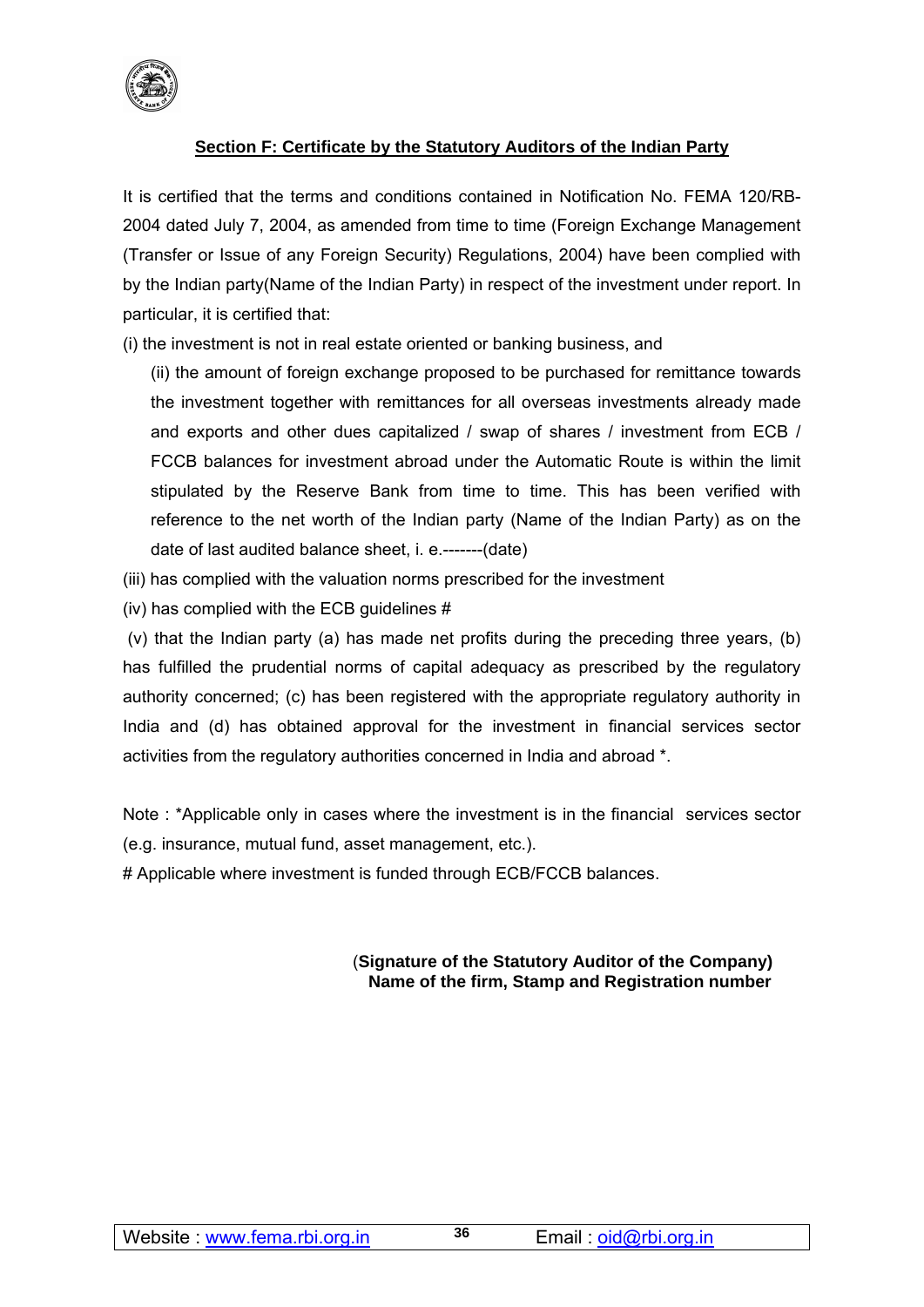

## **PART II**

## **REPORTING OF REMITTANCES**

#### **For office use only**

 **Date of Receipt ---------------- Inward No. -----------------** 

In case investment is in the existing JV/WOS, please indicate Unique Identification No. already allotted : No.

(I) Name of Indian Company:  $\square$ 

(II) Is there any change in Company name since last reporting? (Y/N)  $\sqrt{\frac{1}{1}}$ If yes, specify Old Company Name  $\Box$ 

## **DETAILS OF CURRENT REMITTANCES EFFECTED**

|                            |      | DETAILS OF CORRENT REMITTANCES EFFECTED | (Amount in 000's of FCY) |
|----------------------------|------|-----------------------------------------|--------------------------|
| Code of Reporting AD       |      | foreign currency**:                     |                          |
| (a) From EEFC A/c.         |      |                                         |                          |
| Equity                     | Loan | Guarantee<br>(Invoked)                  | Date of Remittance       |
|                            |      |                                         |                          |
| (b) By Market Purchases    |      |                                         |                          |
| Equity                     | Loan | Guarantee<br>(Invoked)                  | Date of Remittance       |
|                            |      |                                         |                          |
| (c) From the ADR/GDR funds |      |                                         |                          |
| Equity                     | Loan | Guarantee<br>(Invoked)                  | Date of Remittance       |
|                            |      |                                         |                          |
| (d) By Swap of Shares      |      |                                         |                          |
| Equity                     | Loan | Guarantee<br>(Invoked)                  | Date of Swap             |
|                            |      | <b>XXXX</b>                             |                          |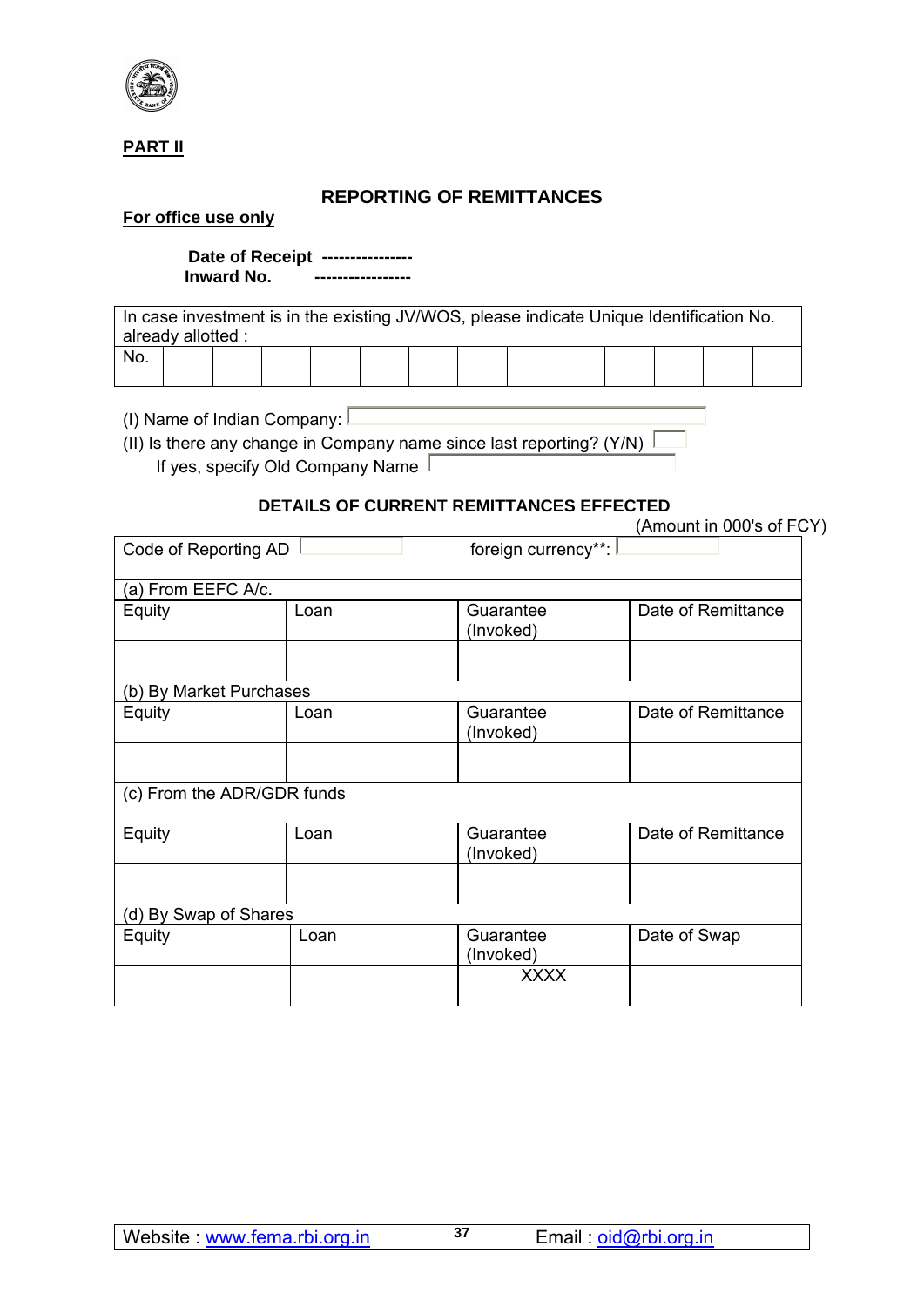

| (e) From ECB/ FCCB balances parked in India/outside India |      |                                  |  |  |  |  |
|-----------------------------------------------------------|------|----------------------------------|--|--|--|--|
| Equity                                                    | Loan | Date of Transaction<br>Guarantee |  |  |  |  |
|                                                           |      | (Invoked)                        |  |  |  |  |
|                                                           |      |                                  |  |  |  |  |
|                                                           |      |                                  |  |  |  |  |
| (g) Capitalization of Exports/Other dues@                 |      |                                  |  |  |  |  |
| Date of capitalization:                                   |      | Amount:                          |  |  |  |  |
| (h) Guarantee issued: Date                                |      | Amount:                          |  |  |  |  |
| (Fresh / Existing Guarantee Period                        |      |                                  |  |  |  |  |
| Extended                                                  |      |                                  |  |  |  |  |
| <b>Validity Period</b>                                    |      |                                  |  |  |  |  |

- Note : \*\* Please indicate name of the foreign currency (FCY) as per SWIFT code.
	- @ Please specify the other dues being capitalized viz., royalty, technical know-how fee, consultancy fees, etc.

We hereby confirm that the remittance (strike out whichever is not applicable)

i) has been allowed under the Automatic Route based on the certification given by the Statutory Auditors confirming compliance with the prescribed terms and conditions by the Indian party ;

ii) is in accordance with the terms and conditions of the approval letter issued by the Reserve Bank ; and

iii) in respect of the invoked guarantee remittance has been made after satisfying that the claim is in conformity with the terms and conditions of the guarantee issued to/on behalf of the JV/WOS abroad.

 Place Date:

(Signature of authorised official of the bank)

| Name        |  |
|-------------|--|
| Designation |  |
| Tel. No.    |  |
| FAX No      |  |

**Stamp /Seal**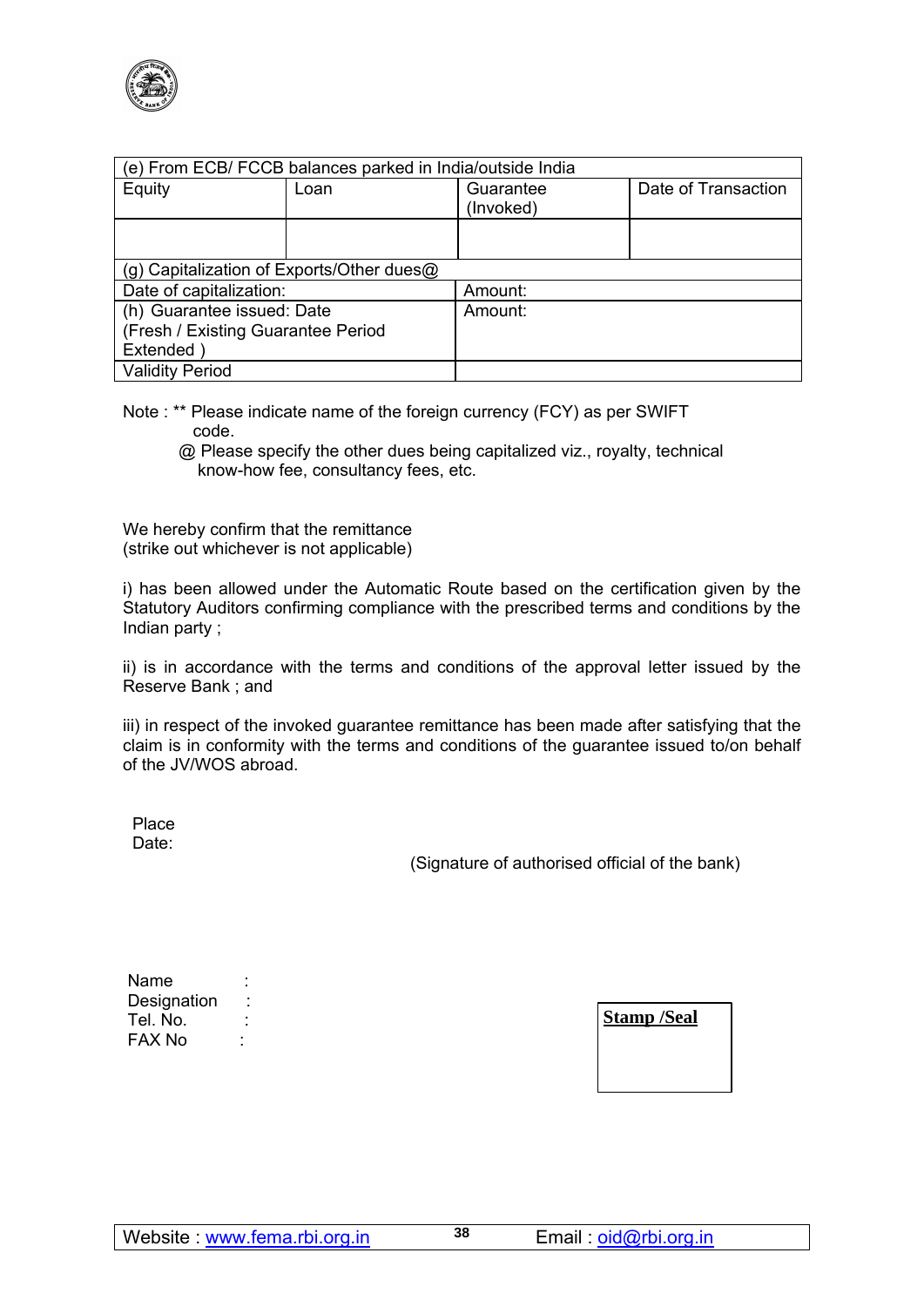

## **PART III**

## **ANNUAL PERFORMANCE REPORT (APR)**

(To be submitted certified by Chartered Accountant through the designated AD Category– I bank every year within 3 months of the closing of annual accounts of the JV / WOS as long as the JV/WOS is in existence)

**I.** Date of APR :

II. Unique Identification Number :

(Please indicate 13 digit Unique Identification number issued by RBI)

#### III. Changes in capital structure since last reporting

|         | Amount (new) | % share (new) |
|---------|--------------|---------------|
| Indian  |              |               |
| Foreign |              |               |

#### IV. Operational details of the JV/ WOS for the last two years

|                        |                      | (AMOUNT IN UUU'S FUY) |
|------------------------|----------------------|-----------------------|
|                        | <b>Previous Year</b> | <b>Current Year</b>   |
| i) Net Profit / (Loss) |                      |                       |
| ii) Dividend           |                      |                       |
| iii) Net worth         |                      |                       |

#### V. Repatriation from the JV/WOS

Foreign exchange earnings from Joint Ventures (JV) and Wholly Owned Subsidiaries (WOS)

|                                | During the last |  | year |          | Since commencement | of |
|--------------------------------|-----------------|--|------|----------|--------------------|----|
|                                | ended           |  |      | business |                    |    |
| Profit                         |                 |  |      |          |                    |    |
| (ii)<br>Dividend               |                 |  |      |          |                    |    |
| (iii) Retained Earnings*       |                 |  |      |          |                    |    |
| Investments into India<br>(iv) |                 |  |      |          |                    |    |
| (v)Others**(Please specify)    |                 |  |      |          |                    |    |

 \*(Represent part of the profits of the JV/WOS which is retained and reinvested in the JV/WOS).

\*\* (Royalties, technical know-how fees, consultancy fees, etc.)

 $(1 - 0.001)$  FOY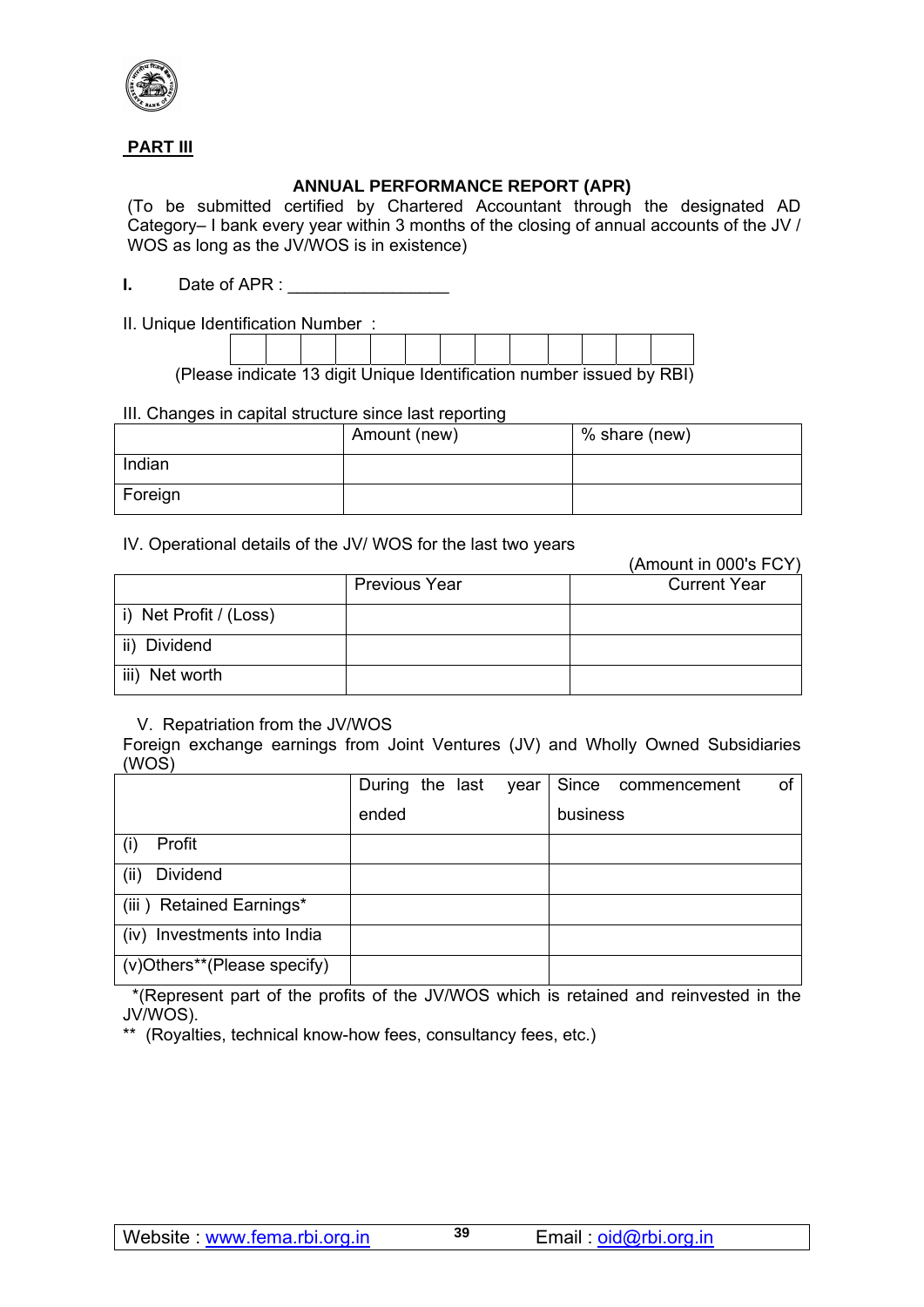

#### VI. Investment in step down subsidiaries since last reporting

| Country              |  |
|----------------------|--|
| Name of JV/WOS       |  |
| Amount of Investment |  |
|                      |  |

Place: \_\_\_\_\_\_\_\_\_\_\_\_\_

Date : \_\_\_\_\_\_\_\_\_\_\_\_

(Signature of authorised official)

**Stamp/Seal**

Designation----------------------

 (Signature of the Statutory Auditor of the Company) Name of the firm, Stamp and Registration number

## **Signature of the Authorised Official of the bank:**

**Name: Designation:**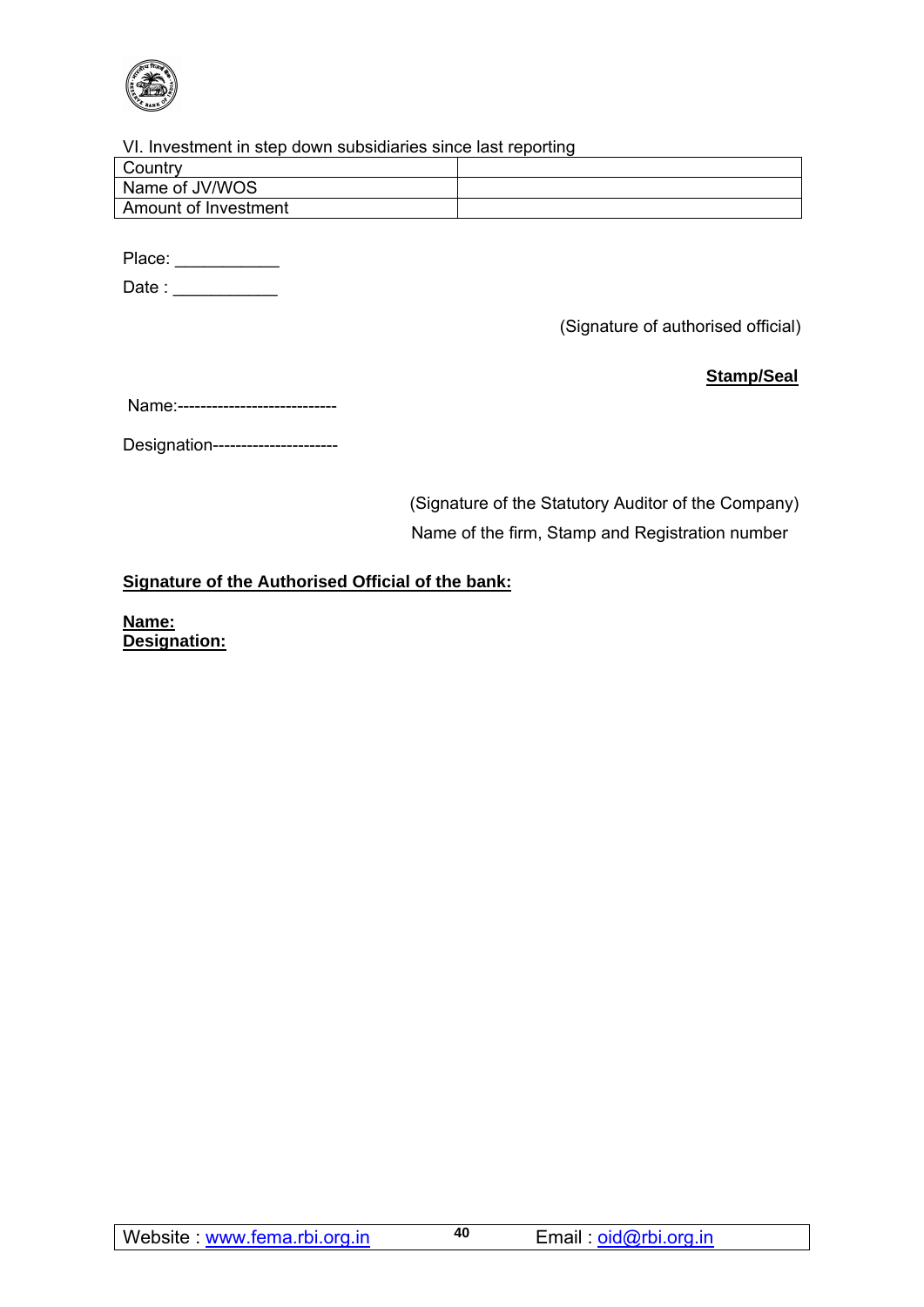

**PART IV**

### **Report on Closure / Disinvestment / Voluntary Liquidation /Winding Up of JV / WOS**

(To be submitted by the designated AD Category –I bank (All Amounts in FCY, in thousands)

Name and Address of the AD Category – I bank:

AD Code:  $\blacksquare$ 

Unique Identification Number allotted by the Reserve Bank

Whether APRs submitted regularly? (Y/N) Date of submission and period to which last APR relates:

Details of Investment

| Equity | Guarantees Issued |
|--------|-------------------|
|        |                   |

#### Details of Remittances

| Equity | Loan | Guarantees Invoked |
|--------|------|--------------------|
|        |      |                    |

#### Changes in the capital Structure since the last APR

| Fauity | oan | Guarantees Issued |
|--------|-----|-------------------|
|        |     |                   |

#### Amount Repatriated on disinvestments

| <b>Contract Contract Contract</b> | $\overline{\phantom{a}}$ |
|-----------------------------------|--------------------------|
|                                   |                          |

It is certified that (Strike out whichever is not applicable)

I. (a) the sale is effected through a stock exchange where the shares of the overseas Joint Venture (JV) or Wholly Owned Subsidiary (WOS) are listed;

(b) if the shares are not listed on the stock exchange, and the shares are disinvested by a private arrangement, the share price is not less than the value certified by a Chartered Accountant /Certified Public Accountant as the fair value of the shares based on the latest audited financial statements of the Joint Venture or Wholly Owned Subsidiary;

(c) The Indian party does not have any outstanding dues by way of dividend, technical know-how fees, royalty, consultancy, commission or other entitlements, and/or export proceeds from the Joint Venture or Wholly Owned Subsidiary,

(d) The overseas concern has been in operation for at least one full year and the Annual Performance Report together with the audited accounts for that year has been submitted to the Reserve Bank;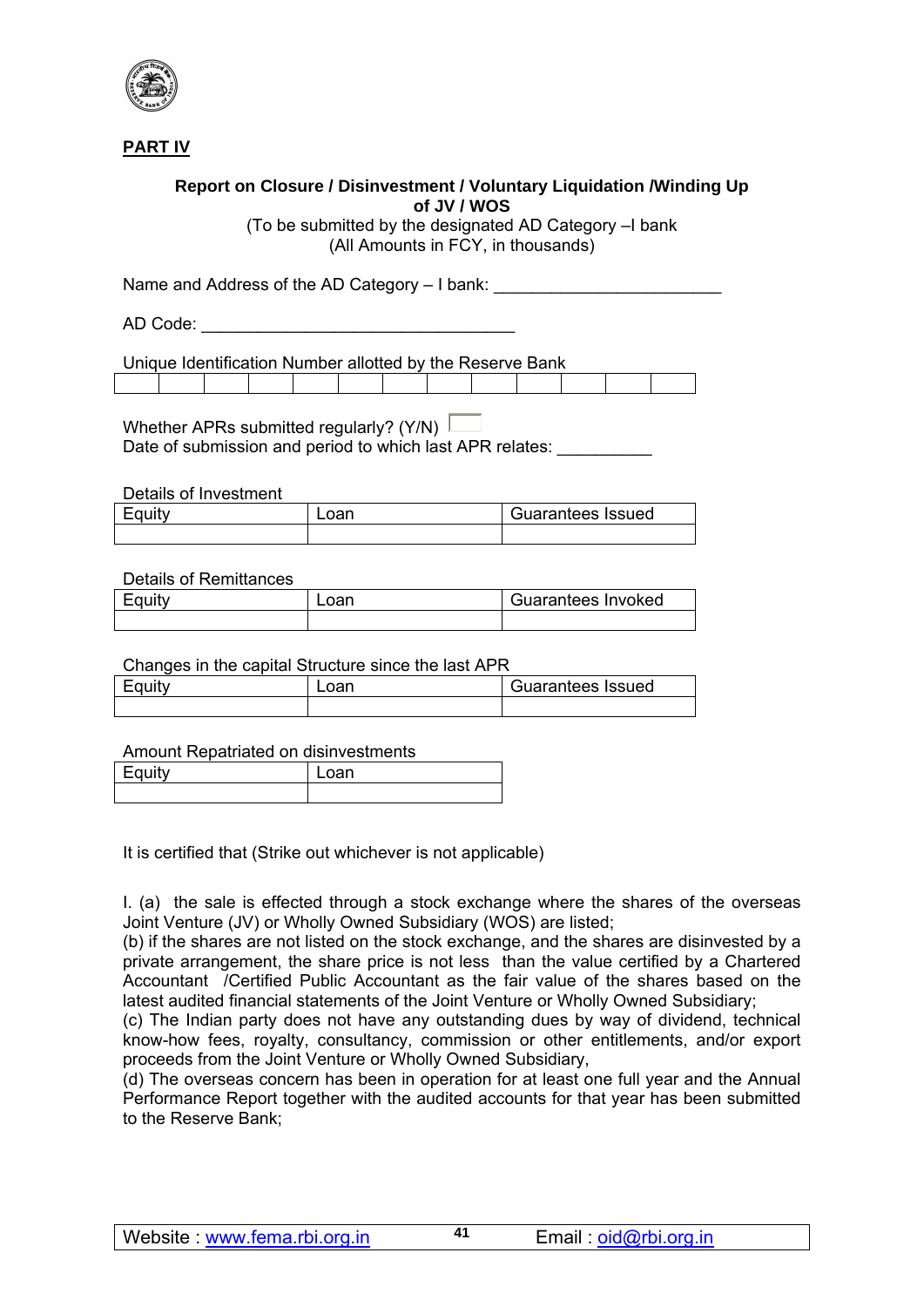

(e) The Indian party is not under investigation by CBI/ED/SEBI/IRDA or any other regulatory authority in India.

 Place Date:

(Signature of authorised official of the bank)

Name: Designation : Tel.No. : FAX No. :

**Stamp /Seal**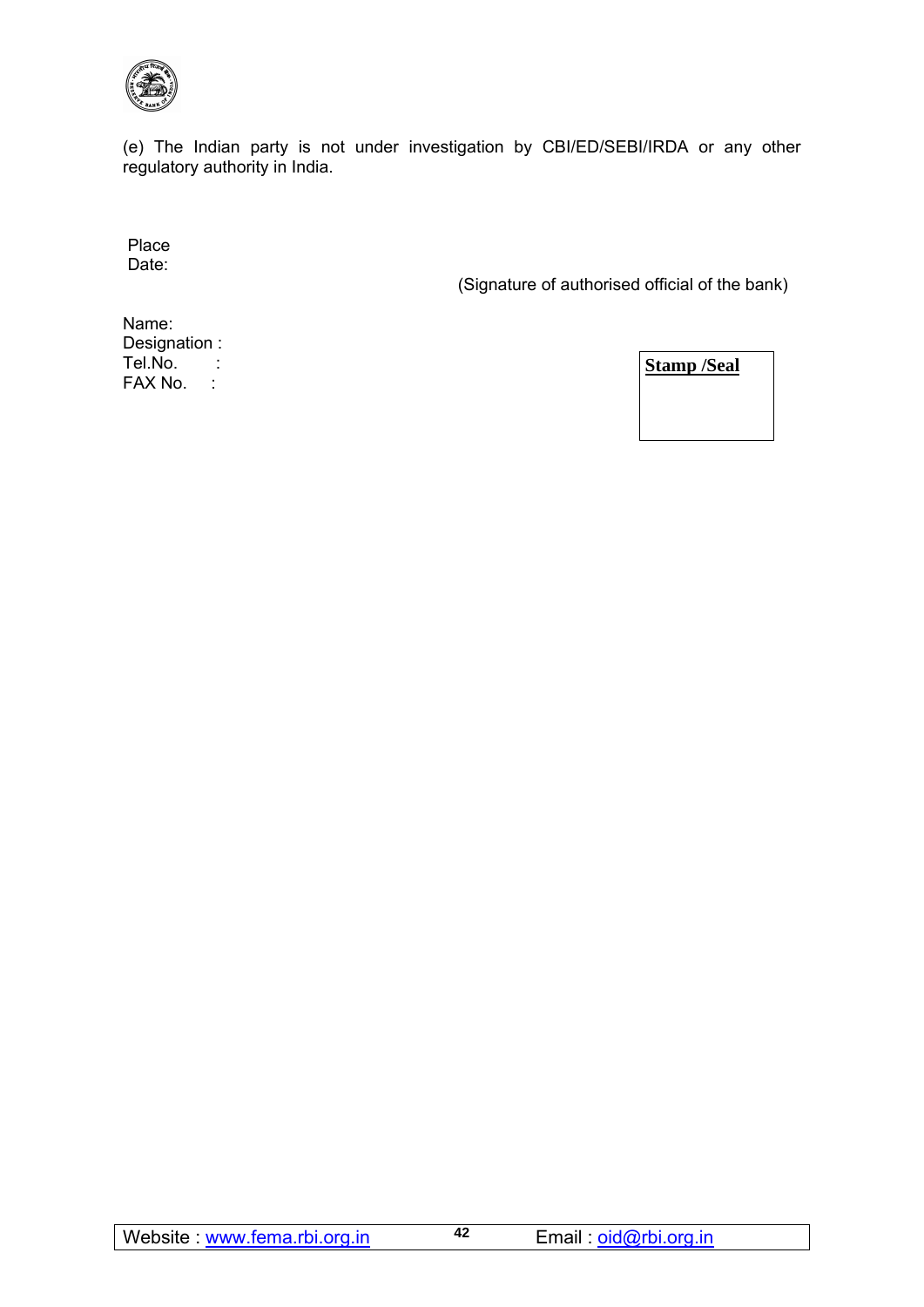

## **Instructions for filling up the Form ODI**

(This part should be detached and retained by the applicant)

This set of forms attempts to capture basic information relating to overseas investments by Indian parties (as defined under Notification FEMA 120/RB-2004 dated July 7, 2004, as amended from time to time).

> Part I contains details of the JV/WOS, Indian Parties and the financing pattern of the overseas entity.

Part II reports remittances certified by AD.

 Part III is the Annual Performance Report, which contains brief particulars of the performance of the overseas entity and

Part IV is to be used at the time of disinvestment/liquidation/winding up.

Section D of Part I is critical, since information regarding ownership structure and financing pattern have been included here. In addition to details of remittance from India, Part I must report full details of funding through SPVs / subsidiaries overseas, share of foreign partners, etc.

(1) Part I (barring Section C) of the form is required to be filled up by the Indian party seeking to invest in JV / WOS overseas either under Automatic Route or Approval Route and submitted to the designated AD Category – I bank. Part I (Sections C and D) is required to be submitted, whenever the initial capital or financing structure of the JV / WOS reported to the Reserve Bank at the time of the initial remittance / approval undergoes changes by way of expansion, merger, infusion of additional capital, etc.

(2) Under Automatic Route, in case of new proposals, immediately after effecting remittance, the designated AD Category - I bank should forward Part I of the form along with Part II to The Chief General Manager, Reserve Bank of India, Foreign Exchange Department, Central Office, Overseas Investment Division, (OID), Amar Bldg., Mumbai 400001 for obtaining the Unique Identification Number..

3) Under Approval Route, Part I of the form, after scrutiny, should be submitted by the AD Category-I bank, along with their recommendations, to the Reserve Bank at the above address. If approved, Part I of the form will be returned to the AD Category – I bank and should be resubmitted by the AD Category – I bank to Reserve Bank immediately after effecting the remittance, along with Part II of form at the address mentioned above.

 (4) In case of supplementary remittances, only Part II of the form, complete in all respects, is required to be submitted by the AD Category - I bank to Reserve Bank. However, if capital structure / financing pattern, etc. of the JV / WOS have changed since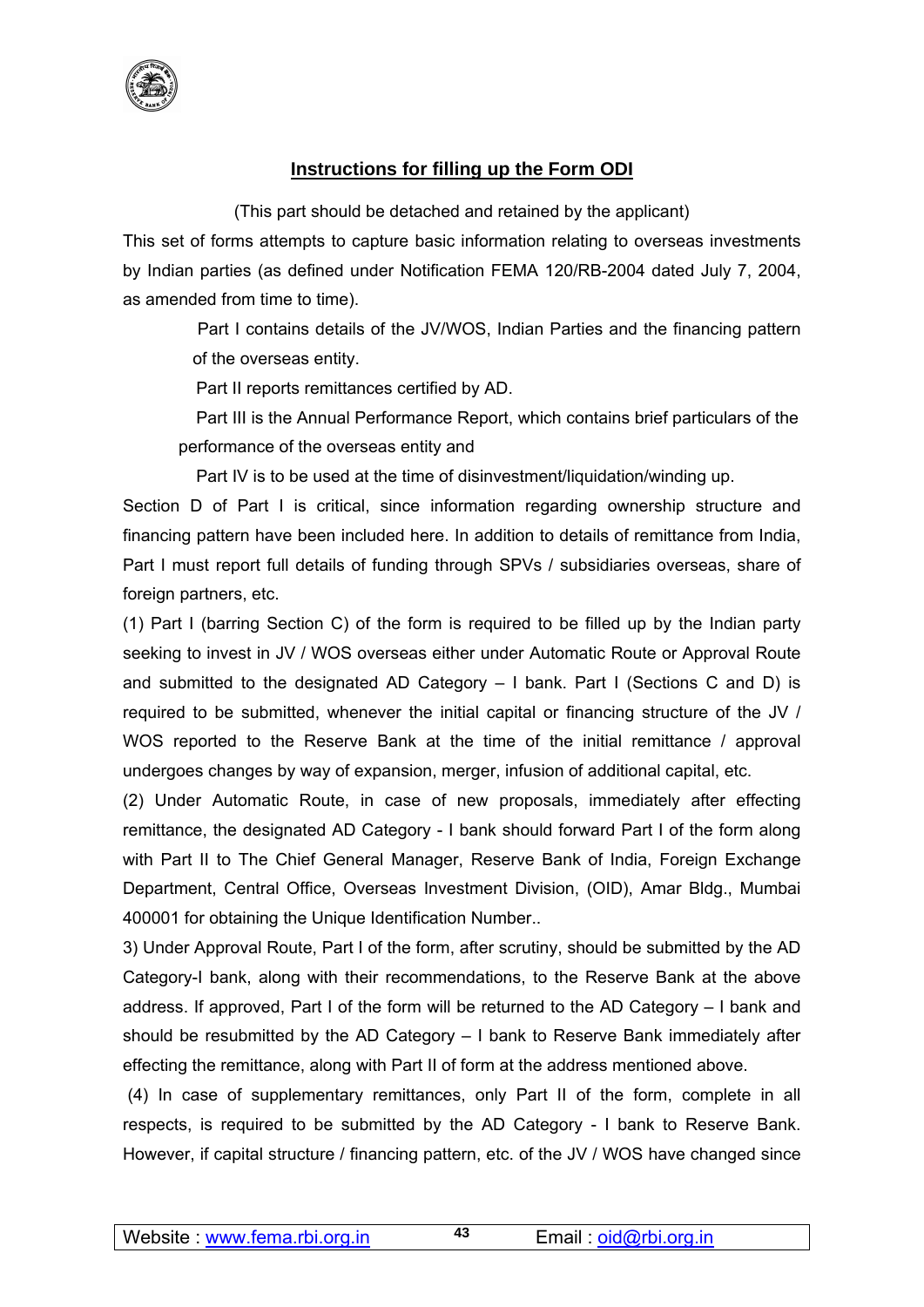

reporting at the time of initial investment Part I of the form (barring Sections A and B) need to be submitted along with Part II.

(5) In case more than one Indian promoter is investing in the same JV / WOS, details of each such promoter should be provided in a single format by the AD designated for the JV / WOS.

(6) Annual Performance Report (APR) (Part III) should be submitted, through the designated AD Category-I bank, every year within 3 months of the closing of annual accounts of the JV / WOS for as long as the JV/WOS is in existence, at the address above.

(7) All amounts of foreign currency (FCY) and Indian rupees (INR) **should be in thousands only.** 

(8) When JV / WOS is closed / wound up / disinvested / liquidated, etc., report should be submitted to Reserve Bank at the address above in Part IV of the form within 30 days of the disinvestment.

(9) Reserve Bank reserves the right to put the information furnished here in the public domain.

For approval by the Reserve Bank, the following documents need to be submitted along with Part I.

(a) A report from the bankers of the Indian party in a sealed / closed cover.

(b) The latest Annual Accounts, i.e. Balance Sheet and Profit and Loss Account of the Indian party along with the Directors' Report.

(c) Additional documents as under, if the application is made for partial / full take over of an existing foreign concern:-

(i) A copy of the certificate of incorporation of the foreign concern;

(ii) Latest Annual Accounts, i.e. the Balance Sheet and Profit and Loss Account of the foreign concern along with Directors' Report; and

(iii) A copy of the share valuation certificate from:

►a Category I Merchant Banker registered with SEBI, or, an Investment Banker / Merchant Banker registered with the appropriate regulatory authority in the host country, where the investment is more than USD 5 million (US Dollars Five million), and

*►* in all other cases, by a Chartered Accountant or a Certified Public Accountant.

(d) A certified copy of the Resolution of the Board of Directors of the Indian party/ies approving the proposed investment.